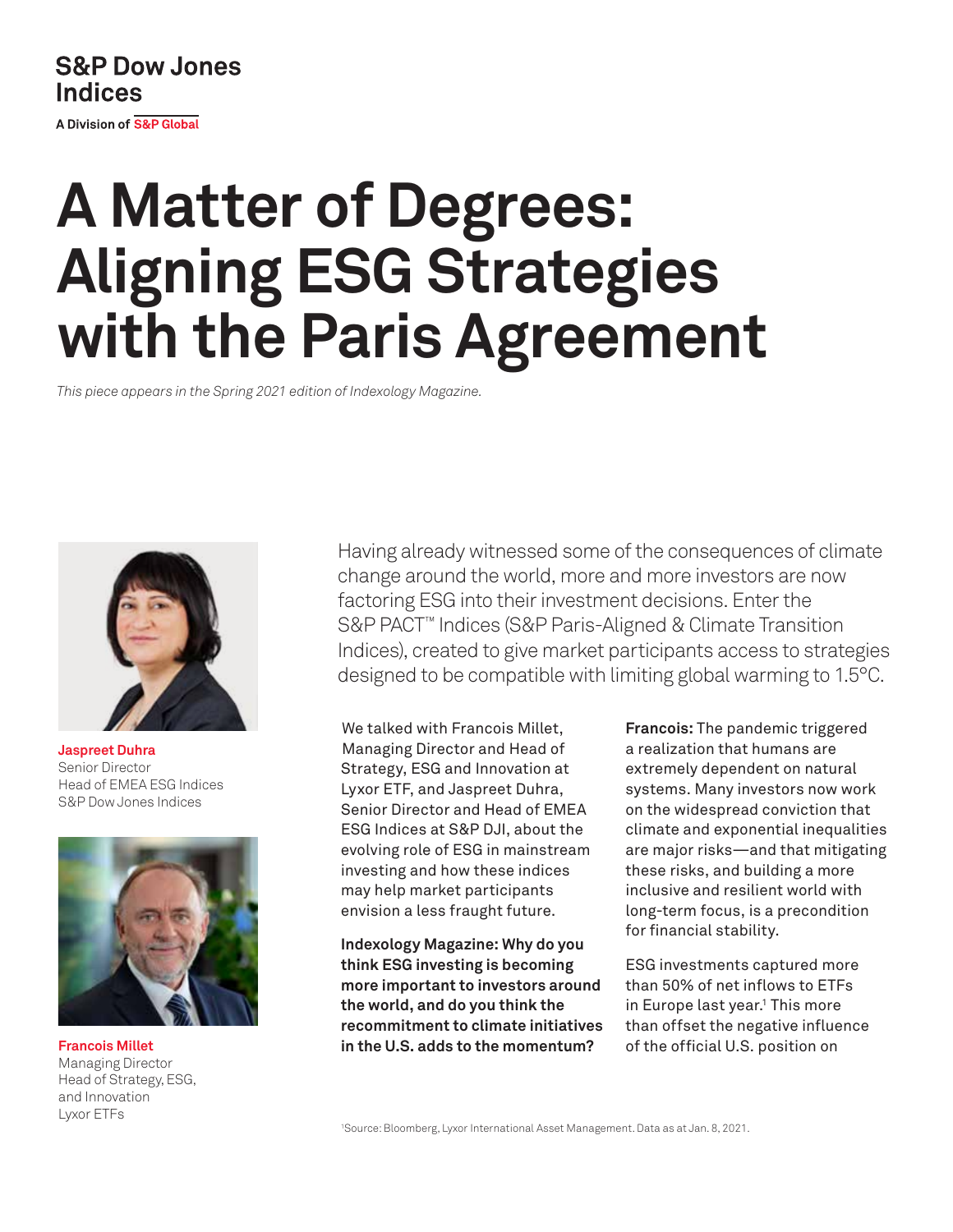

the Paris Agreement at the time. But it's great to see the U.S., which produces around 15% of the world's greenhouse gas emissions, $2$  rejoining the Agreement. This recommitment to climate initiatives should bolster the ESG transformation that's already underway and make the Paris Agreement stronger than ever.

# **Indexology Magazine: Why were the S&P PACT Indices created, and what specific climate goals do they seek to achieve?**

**Jas:** The world is on a dangerous trajectory of warming that is already impacting society and the economy. Regulators are taking action and as investors increasingly take stock of the climate risks in their holdings, more and more are looking to align their investments with a scenario in which warming increases by no more than 1.5°C. The S&P PACT Indices were created with this goal in mind.

The indices are designed to meet the minimum standards for EU Paris-aligned Benchmarks and EU Climate Transition Benchmarks, which means that in addition to lowering carbon emissions relative to their underlying benchmarks, the indices also seek to decarbonize on an absolute basis at a rate of 7% yearon-year. This is the rate of decarbonization required to achieve net-zero emissions by 2050 and limit warming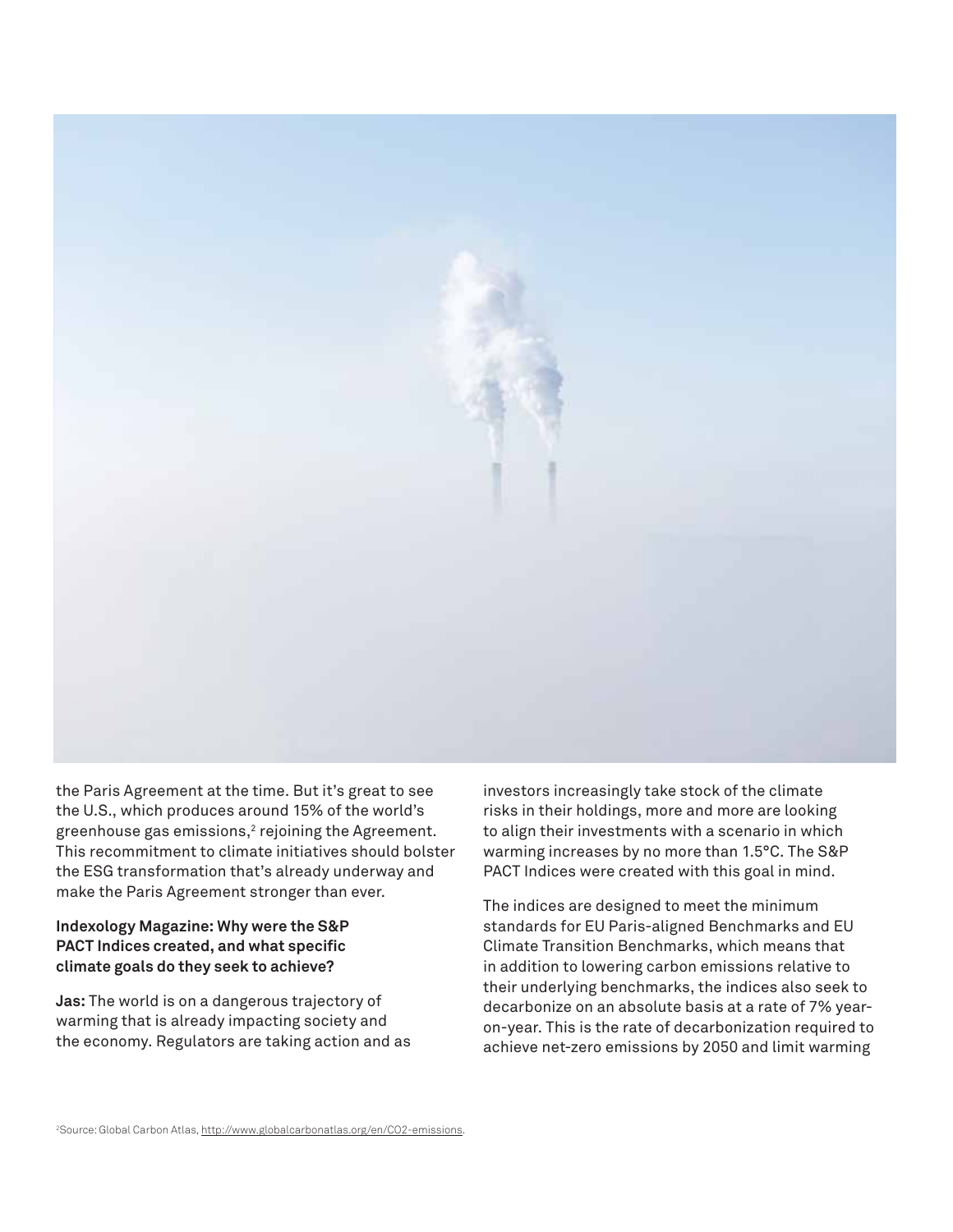to 1.5°C according to the Intergovernmental Panel on Climate Change. Interestingly, these indices are also designed to maintain the same exposure to highclimate-impact sectors as their benchmarks, which means the decarbonization can't be achieved by just tipping all the weight into low-climate-impact sectors.

We have also gone beyond the EU Low Carbon Benchmark requirements by aligning with the recommendations of the TCFD (Taskforce on Climate-related Financial Disclosures). We believe that the TCFD approach of breaking climate issues into transition risks, physical risks, and opportunities provides a holistic assessment. It's particularly important that our index takes climate change's physical risks into account, as we already see these risks playing out today.

## **Indexology Magazine: What types of companies are excluded from the index and what types of companies are given extra weight?**

**Jas:** We have two index series under this umbrella: the S&P Paris-Aligned Climate Indices and the S&P Climate Transition Indices. The Paris-aligned indices are stricter and include a range of fossil fuel exclusions. Both sets of indices exclude companies involved in ESG controversies and problematic activities such as controversial weapons and tobacco, as well as companies with low UN Global Compact scores.

Broadly speaking, companies that perform well against the climate change constraints will be more heavily weighted in the indices. Factors that are particularly important include the companies' environmental score, their predicted alignment with a 1.5°C scenario, and their exposure to physical risks.

You can find the complete methodology and more information about the indices [here](https://www.spglobal.com/spdji/en/index-family/esg/esg-climate/paris-aligned-climate-transition-pact/#overview).

# **Indexology Magazine: How would you respond to someone who might be a bit wary of deviating too far from the market by investing in ESG?**

**Francois:** Our investors are often surprised that the "cost" of aligning their portfolio to the 1.5°C scenario is relatively moderate, in terms of deviation from the market. Based on back-tested data, we see a



tracking error of less than 2% (over three years) for U.S. or developed world equities with the S&P Paris-Aligned Climate Indices, and a bit more for Europe. This tracking error turned out to produce positive tracking difference over the last three years.3

There are also portfolio construction techniques that are designed to achieve the lowest-possible deviation vis-à- vis the benchmark index. The index methodology adopted by S&P DJI relies on an optimization concept,

3Source: S&P Dow Jones Indices, MSCI, Bloomberg LP, Lyxor International Asset Management. Data as at Dec. 31, 2020. Past performance is not a reliable indicator of future performance.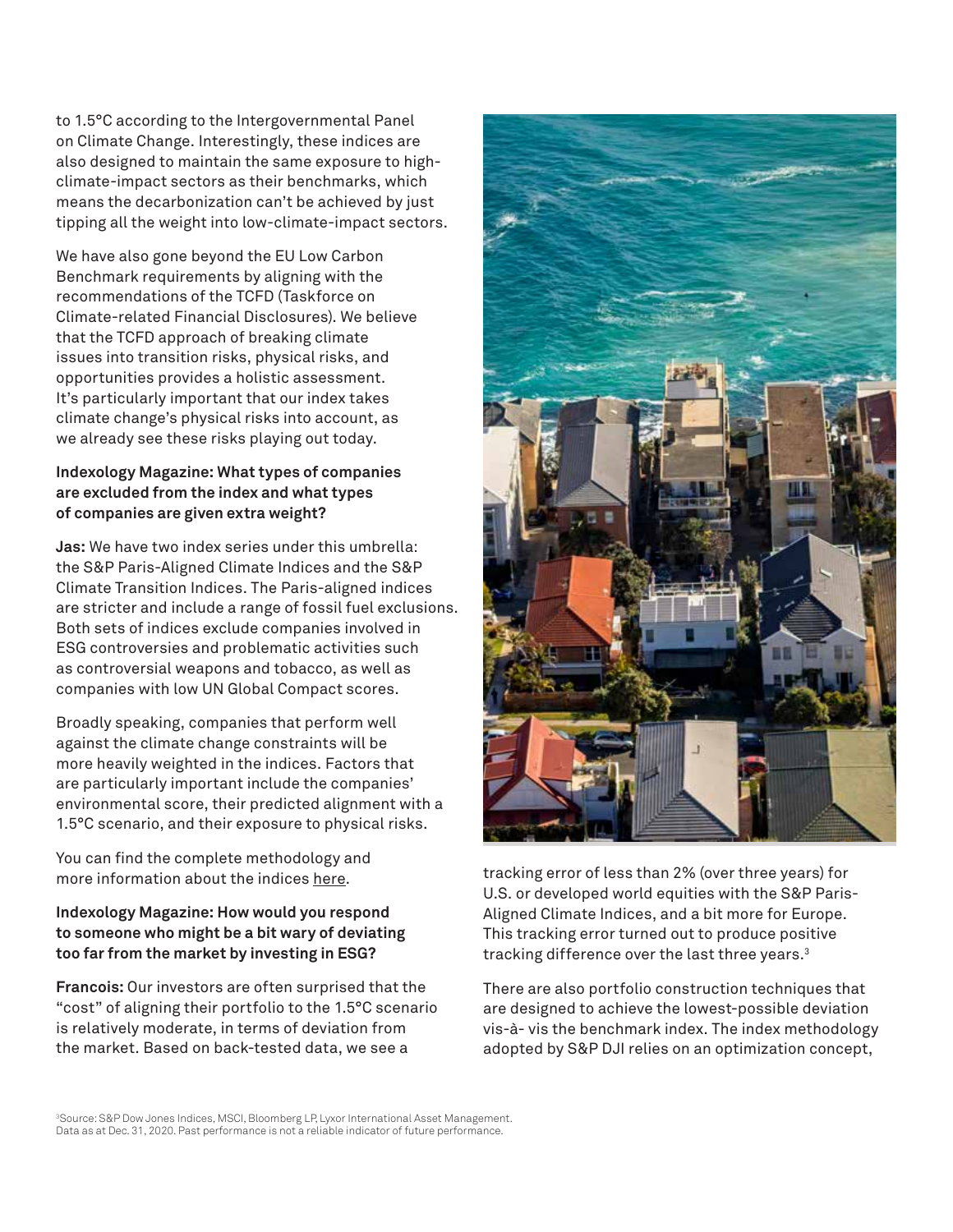

which we feel is the best way to accommodate the multiple constraints required for portfolio temperature alignment when tracking this type of index.

I**ndexology Magazine: What impact, if any, do you think promoting the 1.5°C alignment could have on corporate culture and our ability to ultimately achieve net-zero emissions by 2050?** 

**Francois:** We see no other option but to set our portfolios on an absolute decarbonization pathway. By significantly reallocating capital in favor of companies that are the most successful in reducing their emissions, while penalizing laggards and incentivizing them to catch up, investors in climate-aligned strategies send clear signals to corporates. We believe that adoption of climate-aligned strategies at scale will have a strong leverage on the listed economy, which is responsible for close to 50% of global greenhouses gas emissions—and more through their supply chain.

### **Indexology Magazine: What do you think the ESG investing landscape may look like 10 years from now?**

**Francois:** It will likely take less than 10 years for ESG investing to become the new normal. Better corporate disclosure combined with enhanced standards and data will make ESG ratings as important as credit ratings in a global corporate assessment. We could potentially see the implied temperature rise of companies or portfolios becoming a new standard market data point, just like P/E or EPS. There may be a tipping point where staying on the wrong side of the market—in terms of ESG rating, exposure to climate transition risks, physical risks, and under-exposure to opportunities would be more costly. Some asset owners in Europe are starting to switch their whole "policy benchmark" to ESG or climate-aligned benchmarks. This could be a window into the future landscape of investing.  $\blacksquare$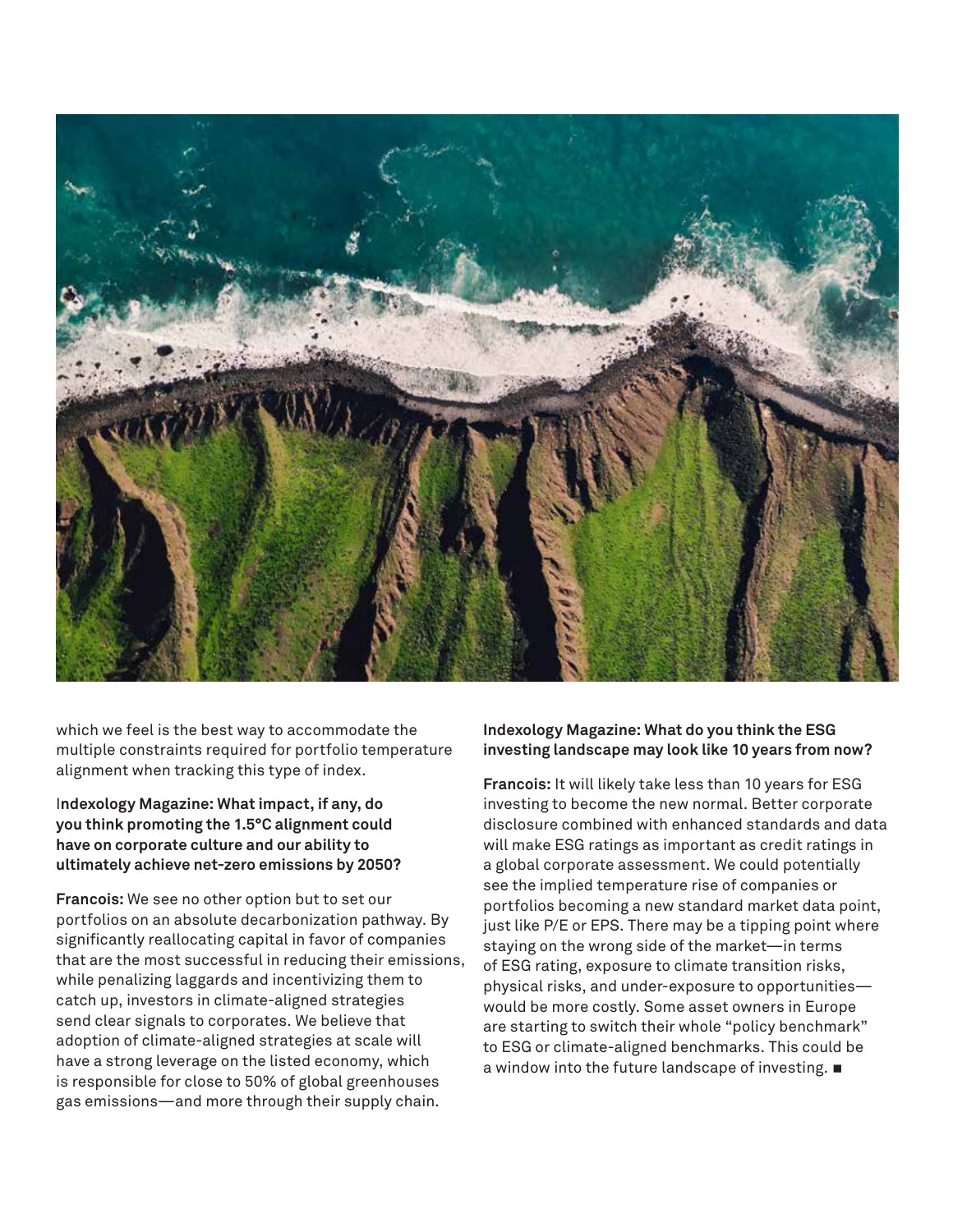#### PERFORMANCE DISCLOSURE

The S&P 500 Paris-Aligned Climate Index and the S&P Developed Ex-Korea LargeMidCap Paris-Aligned Climate Index were launched June 1, 2020. The S&P Europe LargeMidCap Paris-Aligned Climate Index was launched May 4, 2020. The S&P Eurozone LargeMidCap Paris-Aligned Climate Index was launched April 20, 2020. All information presented prior to an index's Launch Date is hypothetical (back-tested), not actual performance. The back-test calculations are based on the same methodology that was in effect on the index Launch Date. However, when creating back-tested history for periods of market anomalies or other periods that do not reflect the general current market environment, index methodology rules may be relaxed to capture a large enough universe of securities to simulate the target market the index is designed to measure or strategy the index is designed to capture. For example, market capitalization and liquidity thresholds may be reduced. Complete index methodology details are available at www.spglobal.com/spdji. Past performance of the Index is not an indication of future results. Back-tested performance reflects application of an index methodology and selection of index constituents with the benefit of hindsight and knowledge of factors that may have positively affected its performance, cannot account for all financial risk that may affect results and may be considered to reflect survivor/look ahead bias. Actual returns may differ significantly from, and be lower than, back-tested returns. Past performance is not an indication or guarantee of future results. Please refer to the methodology for the Index for more details about the index, including the manner in which it is rebalanced, the timing of such rebalancing, criteria for additions and deletions, as well as all index calculations. Back-tested performance is for use with institutions only; not for use with retail investors.

S&P Dow Jones Indices defines various dates to assist our clients in providing transparency. The First Value Date is the first day for which there is a calculated value (either live or back-tested) for a given index. The Base Date is the date at which the index is set to a fixed value for calculation purposes. The Launch Date designates the date when the values of an index are first considered live: index values provided for any date or time period prior to the index's Launch Date are considered back-tested. S&P Dow Jones Indices defines the Launch Date as the date by which the values of an index are known to have been released to the public, for example via the company's public website or its data feed to external parties. For Dow Jones-branded indices introduced prior to May 31, 2013, the Launch Date (which prior to May 31, 2013, was termed "Date of introduction") is set at a date upon which no further changes were permitted to be made to the index methodology, but that may have been prior to the Index's public release date.

Typically, when S&P DJI creates back-tested index data, S&P DJI uses actual historical constituent-level data (e.g., historical price, market capitalization, and corporate action data) in its calculations. As ESG investing is still in early stages of development, certain datapoints used to calculate S&P DJI's ESG indices may not be available for the entire desired period of back-tested history. The same data availability issue could be true for other indices as well. In cases when actual data is not available for all relevant historical periods, S&P DJI may employ a process of using "Backward Data Assumption" (or pulling back) of ESG data for the calculation of back-tested historical performance. "Backward Data Assumption" is a process that applies the earliest actual live data point available for an index constituent company to all prior historical instances in the index performance. For example, Backward Data Assumption

inherently assumes that companies currently not involved in a specific business activity (also known as "product involvement") were never involved historically and similarly also assumes that companies currently involved in a specific business activity were involved historically too. The Backward Data Assumption allows the hypothetical back-test to be extended over more historical years than would be feasible using only actual data. For more information on "Backward Data Assumption" please refer to the FAQ. The methodology and factsheets of any index that employs backward assumption in the back-tested history will explicitly state so. The methodology will include an Appendix with a table setting forth the specific data points and relevant time period for which backward projected data was used.

Index returns shown do not represent the results of actual trading of investable assets/securities. S&P Dow Jones Indices maintains the index and calculates the index levels and performance shown or discussed but does not manage actual assets. Index returns do not reflect payment of any sales charges or fees an investor may pay to purchase the securities underlying the Index or investment funds that are intended to track the performance of the Index. The imposition of these fees and charges would cause actual and back-tested performance of the securities/fund to be lower than the Index performance shown. As a simple example, if an index returned 10% on a US \$100,000 investment for a 12-month period (or US \$10,000) and an actual asset-based fee of 1.5% was imposed at the end of the period on the investment plus accrued interest (or US \$1,650), the net return would be 8.35% (or US \$8,350) for the year. Over a three-year period, an annual 1.5% fee taken at year end with an assumed 10% return per year would result in a cumulative gross return of 33.10%, a total fee of US \$5,375, and a cumulative net return of 27.2% (or US \$27,200).